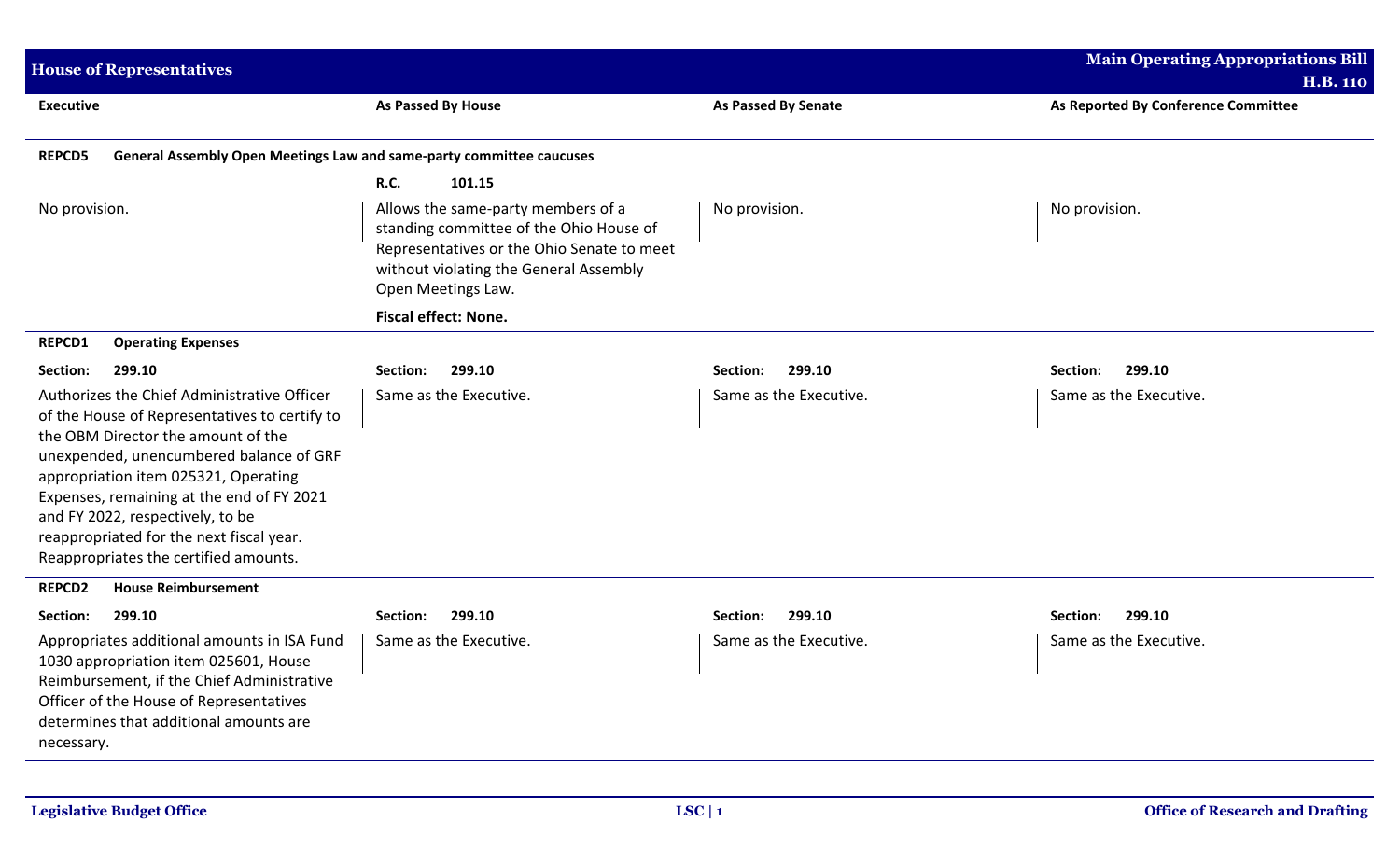| <b>House of Representatives</b> |                                                                                                                                                                                                                                                                                                                                      |                            | <b>Main Operating Appropriations Bill</b>                                                                               |
|---------------------------------|--------------------------------------------------------------------------------------------------------------------------------------------------------------------------------------------------------------------------------------------------------------------------------------------------------------------------------------|----------------------------|-------------------------------------------------------------------------------------------------------------------------|
| <b>Executive</b>                | As Passed By House                                                                                                                                                                                                                                                                                                                   | <b>As Passed By Senate</b> | <b>H.B. 110</b><br>As Reported By Conference Committee                                                                  |
| <b>REPCD4</b>                   | Joint Legislative Oversight and Review Committee of Federal COVID Relief Aid                                                                                                                                                                                                                                                         |                            |                                                                                                                         |
|                                 | 701.40<br>Section:                                                                                                                                                                                                                                                                                                                   |                            |                                                                                                                         |
| No provision.                   | Establishes the Joint Legislative Oversight<br>and Review Committee of Federal COVID<br>Relief Aid to oversee and review the<br>distribution and spending of funds received<br>from the federal government for COVID<br>relief purposes.                                                                                             | No provision.              | No provision.                                                                                                           |
| No provision.                   | Specifies that the Committee consists of five<br>members from each chamber, appointed by<br>the Speaker of the House of Representatives<br>and the Senate President, respectively, and<br>that three members from each chamber<br>represent the majority party and two<br>members from each chamber represent the<br>minority party. | No provision.              | No provision.                                                                                                           |
| No provision.                   | Permits the Committee to hold hearings,<br>receive testimony, issue reports, and make<br>recommendations regarding the oversight,<br>expenditure, and reporting of COVID relief<br>aid usage.                                                                                                                                        | No provision.              | No provision.                                                                                                           |
| <b>REPCD3</b>                   | <b>Fiscal effect: Minimal.</b><br>Joint Legislative Study Committee regarding career pathways and post-secondary workforce training programs                                                                                                                                                                                         |                            |                                                                                                                         |
|                                 | Section: 733.30                                                                                                                                                                                                                                                                                                                      |                            | Section: 733.30                                                                                                         |
| No provision.                   | Establishes a 13-member Joint Legislative<br>Study Committee regarding career pathways<br>and post-secondary workforce training<br>programs, including a member appointed by<br>the Minority Leader in each house.                                                                                                                   | No provision.              | Same as the House, but specifies that the<br>Minority Leader in each chamber<br>recommend rather than appoint a member. |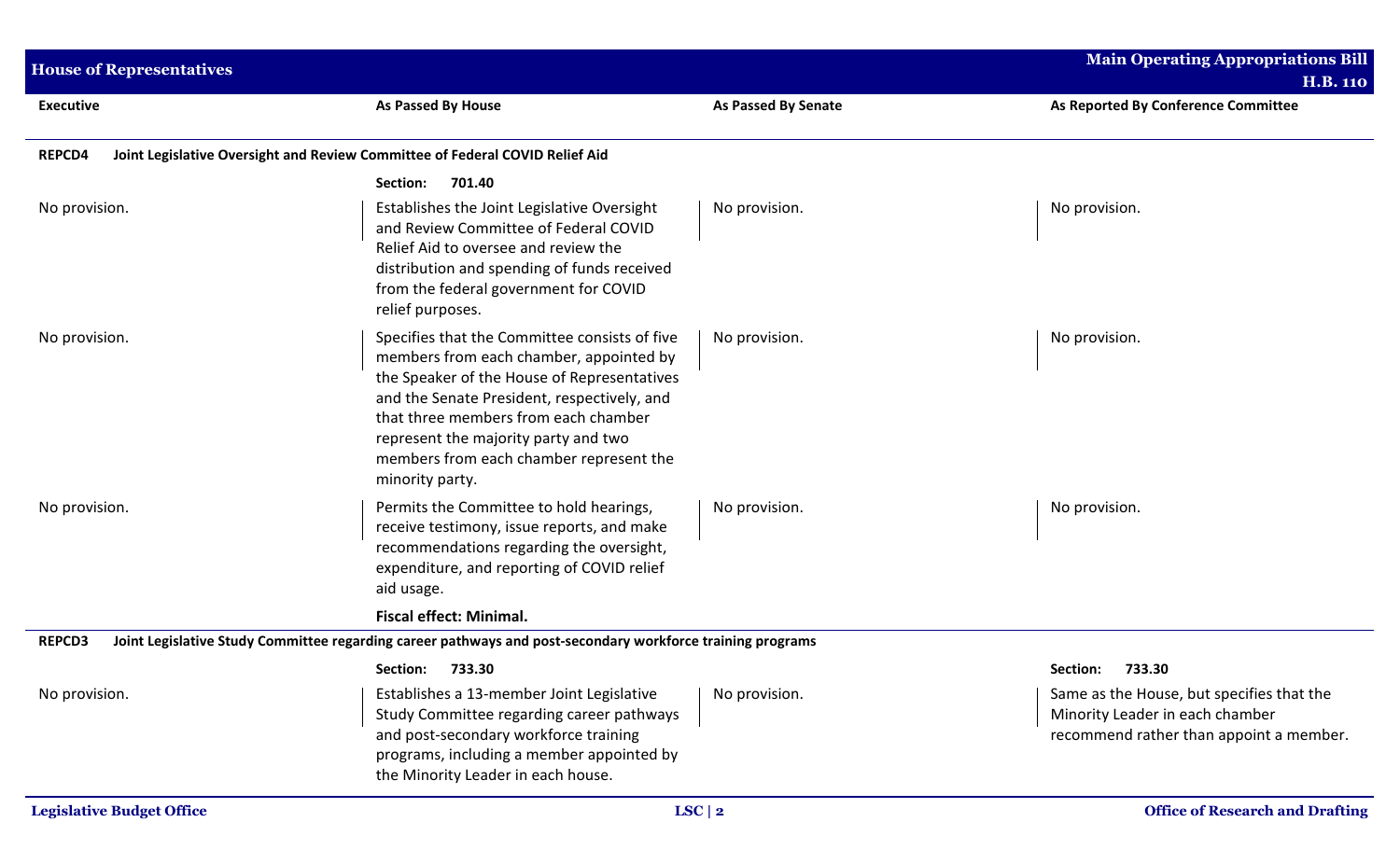| <b>House of Representatives</b> |                                                                                                                                                                                                                                                                                                                                                                                                                                      |                            | <b>Main Operating Appropriations Bill</b><br><b>H.B. 110</b> |
|---------------------------------|--------------------------------------------------------------------------------------------------------------------------------------------------------------------------------------------------------------------------------------------------------------------------------------------------------------------------------------------------------------------------------------------------------------------------------------|----------------------------|--------------------------------------------------------------|
| <b>Executive</b>                | As Passed By House                                                                                                                                                                                                                                                                                                                                                                                                                   | <b>As Passed By Senate</b> | As Reported By Conference Committee                          |
| No provision.                   | Requires the Committee to review (1)<br>current workforce training programs offered<br>by post-secondary institutions and whether<br>the programs are aligned with local,<br>regional, and statewide workforce needs<br>and (2) current career pathways, how they<br>align with state, regional, and local labor<br>market demand data, and whether they<br>prioritize credentials that carry the most<br>value in the labor market. | No provision.              | Same as the House.                                           |
| No provision.                   | Requires the Committee to develop<br>recommendations regarding the following:                                                                                                                                                                                                                                                                                                                                                        | No provision.              | Same as the House.                                           |
| (1) No provision.               | (1) The state's workforce education priorities<br>and how those priorities are funded;                                                                                                                                                                                                                                                                                                                                               | (1) No provision.          | (1) Same as the House.                                       |
| (2) No provision.               | (2) A common definition for short-term<br>credentials and certificates of value across<br>primary, secondary, and post-secondary<br>education providers that ensures<br>consistency and alignment with the state's<br>policy and funding priorities;                                                                                                                                                                                 | (2) No provision.          | (2) Same as the House.                                       |
| (3) No provision.               | (3) Any strategies or programs the<br>Committee identified that may ensure that<br>the state's investments will increase student<br>success and career readiness by increasing<br>the number of workforce certificates and<br>credentials that lead to an in-demand job;                                                                                                                                                             | (3) No provision.          | (3) Same as the House.                                       |
| (4) No provision.               | (4) The types of reporting and data<br>necessary for the Chancellor to collect<br>regarding post-secondary workforce<br>credentials, including programs for which                                                                                                                                                                                                                                                                    | (4) No provision.          | (4) Same as the House.                                       |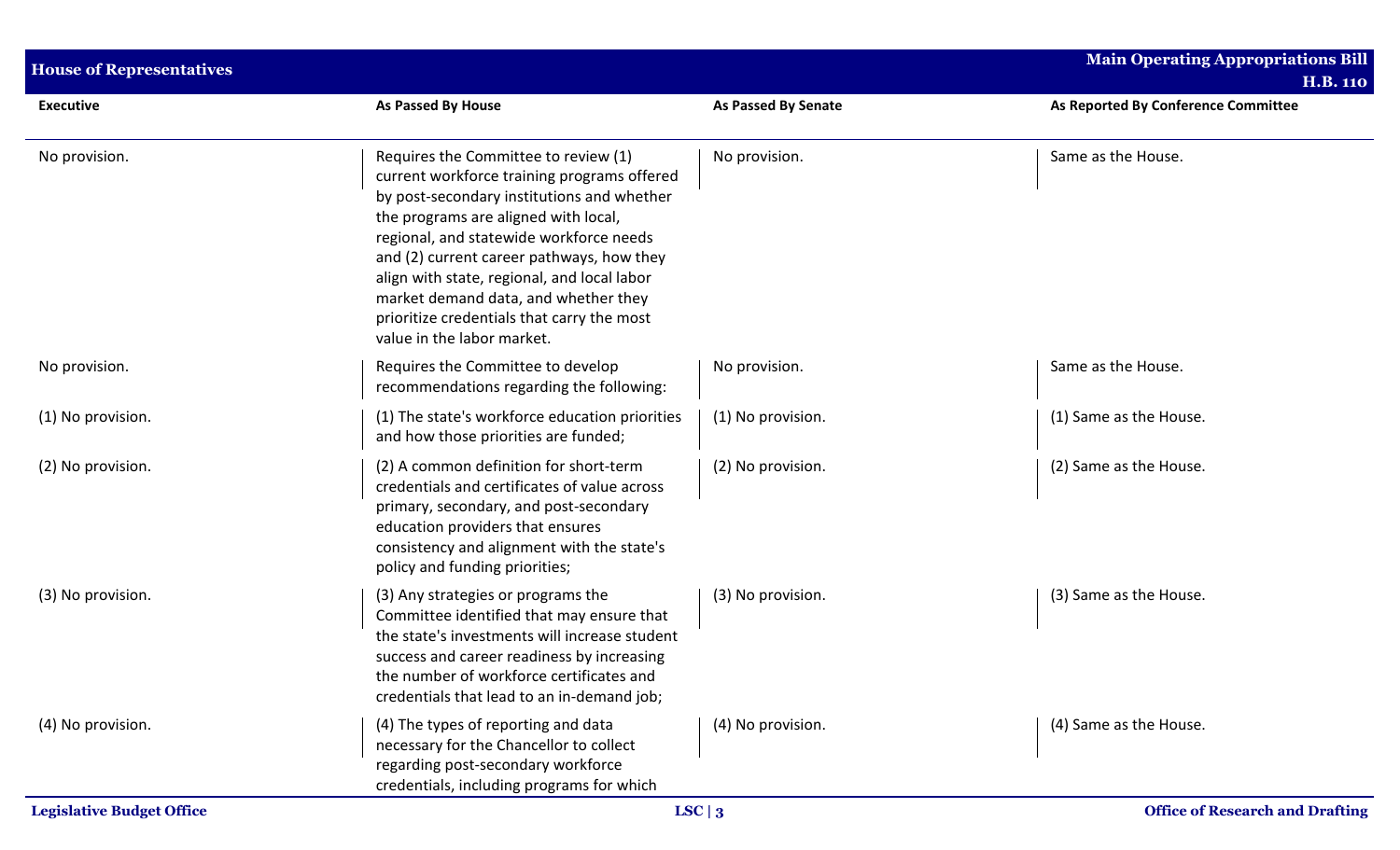| <b>House of Representatives</b>  |                                                                                                                                                                                                                                                                                                                                                                                                                       |                            | <b>Main Operating Appropriations Bill</b><br><b>H.B. 110</b> |
|----------------------------------|-----------------------------------------------------------------------------------------------------------------------------------------------------------------------------------------------------------------------------------------------------------------------------------------------------------------------------------------------------------------------------------------------------------------------|----------------------------|--------------------------------------------------------------|
| <b>Executive</b>                 | As Passed By House                                                                                                                                                                                                                                                                                                                                                                                                    | <b>As Passed By Senate</b> | As Reported By Conference Committee                          |
|                                  | credit is not awarded;                                                                                                                                                                                                                                                                                                                                                                                                |                            |                                                              |
| (5) No provision.                | (5) Policy strategies identified by the<br>Committee to increase awareness and<br>participation by students in career-technical<br>pathways through partnerships between<br>primary, secondary, and post-secondary<br>education providers and business and<br>industry;                                                                                                                                               | (5) No provision.          | (5) Same as the House.                                       |
| (6) No provision.                | (6) Strategies identified by the Committee to<br>increase work-based learning programs such<br>as apprenticeships and programs that<br>permit students to attend post-secondary<br>educational institutions while maintaining<br>their employment;                                                                                                                                                                    | (6) No provision.          | (6) Same as the House.                                       |
| (7) No provision.                | (7) Whether the state should consider<br>prioritizing investments in short-term<br>credentials through a new funding structure<br>for workforce education and career-<br>technical programs, including state support<br>of workforce training programs at<br>community colleges and Ohio technical<br>centers and financial aid opportunities for<br>students pursuing a workforce certificate or<br>credential; and, | (7) No provision.          | (7) Same as the House.                                       |
| (8) No provision.                | (8) Strategies to improve and expand short- $(8)$ No provision.<br>term workforce career pathway<br>opportunities to make them more accessible<br>to residents of the state.                                                                                                                                                                                                                                          |                            | (8) Same as the House.                                       |
| No provision.                    | Requires LSC to provide support to the<br>Committee.                                                                                                                                                                                                                                                                                                                                                                  | No provision.              | Same as the House.                                           |
| <b>Legislative Budget Office</b> |                                                                                                                                                                                                                                                                                                                                                                                                                       | LSC   $4$                  | <b>Office of Research and Drafting</b>                       |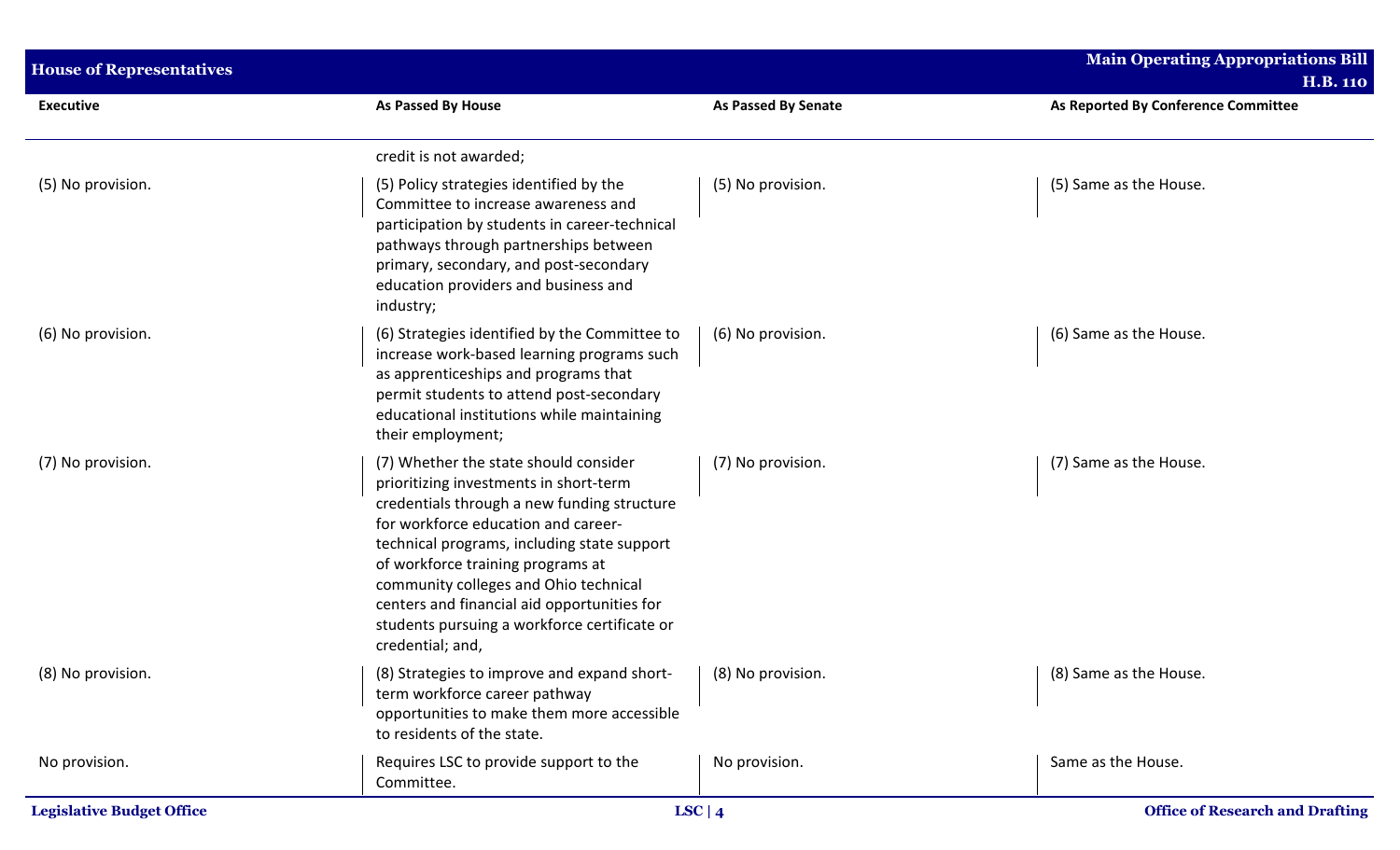| <b>House of Representatives</b> |                                                                                                                                                                                                                              | <b>Main Operating Appropriations Bill</b><br><b>H.B. 110</b> |                                     |  |
|---------------------------------|------------------------------------------------------------------------------------------------------------------------------------------------------------------------------------------------------------------------------|--------------------------------------------------------------|-------------------------------------|--|
| <b>Executive</b>                | As Passed By House                                                                                                                                                                                                           | As Passed By Senate                                          | As Reported By Conference Committee |  |
| No provision.                   | Requires the Committee to issue a report to<br>the General Assembly by November 1, 2022,<br>that contains its findings and<br>recommendations, as well as any proposed<br>legislative changes or funding<br>recommendations. | No provision.                                                | Same as the House.                  |  |
|                                 | <b>Fiscal effect: Minimal.</b>                                                                                                                                                                                               |                                                              | Fiscal effect: Same as the House.   |  |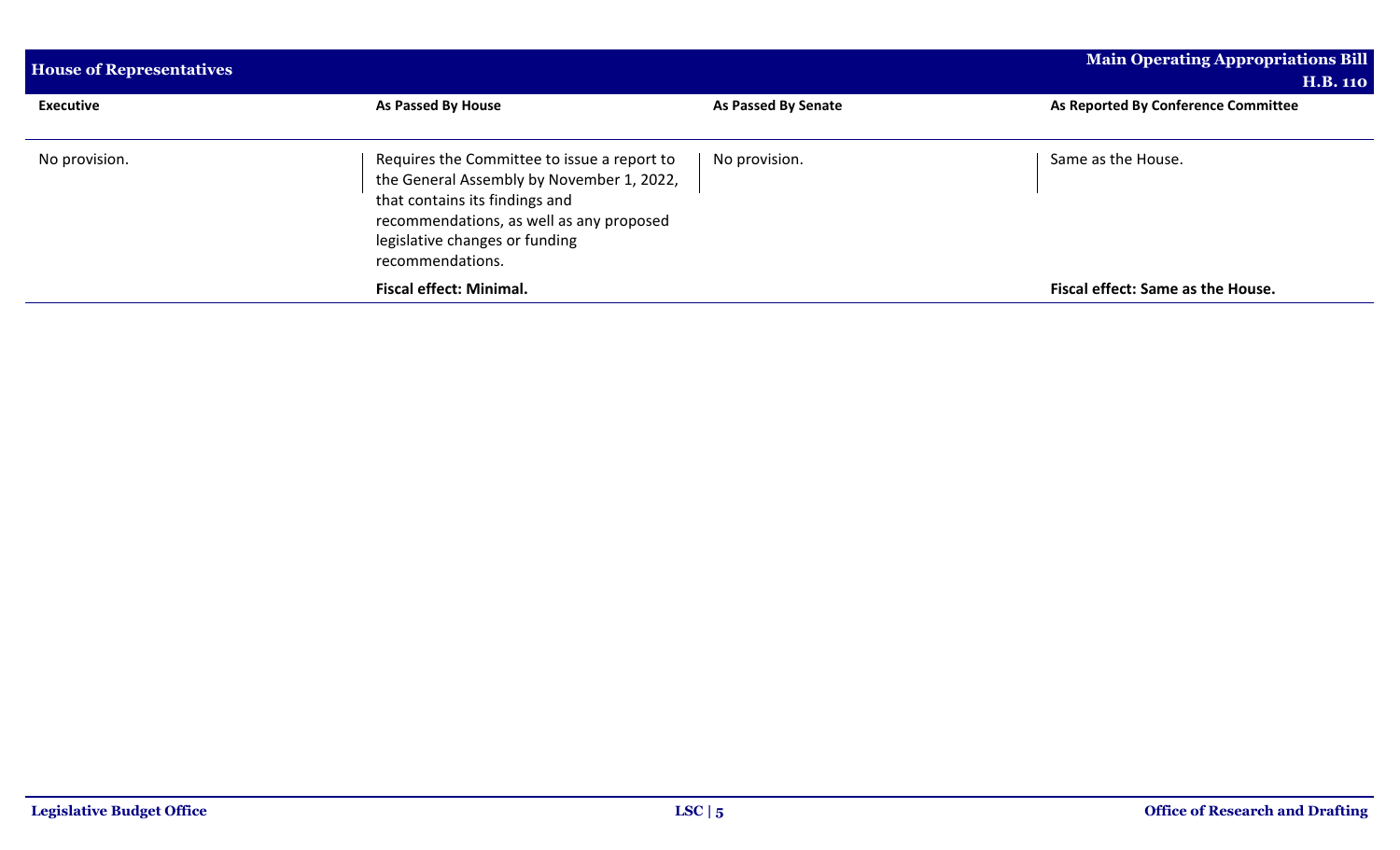| <b>House of Representatives</b> |                                                                  |                                                                                                                                                                                                                                                                      | <b>Main Operating Appropriations Bill</b><br><b>H.B. 110</b>                                                                                                                                                                                                                                                                                                                     |
|---------------------------------|------------------------------------------------------------------|----------------------------------------------------------------------------------------------------------------------------------------------------------------------------------------------------------------------------------------------------------------------|----------------------------------------------------------------------------------------------------------------------------------------------------------------------------------------------------------------------------------------------------------------------------------------------------------------------------------------------------------------------------------|
| <b>Executive</b>                | As Passed By House                                               | <b>As Passed By Senate</b>                                                                                                                                                                                                                                           | As Reported By Conference Committee                                                                                                                                                                                                                                                                                                                                              |
|                                 | AGOCD36 Court orders and settlements awarding money to the state |                                                                                                                                                                                                                                                                      |                                                                                                                                                                                                                                                                                                                                                                                  |
|                                 |                                                                  | <b>R.C.</b><br>109.111, 109.112                                                                                                                                                                                                                                      | R.C.<br>109.111, 109.112                                                                                                                                                                                                                                                                                                                                                         |
| No provision.                   | No provision.                                                    | Except for amounts under \$10,000 or<br>amounts collected for debts, modifies the<br>collection and distribution of money<br>received by the Attorney General by court<br>order and deposited into the custodial<br>Attorney General Court Order Fund as<br>follows: | Replaces the Senate provision with a<br>provision that creates the fund in the state<br>treasury, renames it the Attorney General<br>Court Order and Settlement Fund, specifies<br>that debts the Attorney General is collecting<br>no longer be deposited into the fund, and<br>modifies the distribution of money received<br>except for amounts under \$10,000 as<br>follows: |
| (1) No provision.               | (1) No provision.                                                | (1) Prohibits the Attorney General from<br>agreeing to a settlement that awards money<br>to the state without first obtaining the<br>approval of the Governor, the President of<br>the Senate, and the Speaker of the House of<br>Representatives.                   | (1) No provision.                                                                                                                                                                                                                                                                                                                                                                |
| (2) No provision.               | (2) No provision.                                                | (2) Requires the Attorney General, upon<br>receiving such amounts, to notify the<br>chairpersons of the House and Senate<br>Finance committees, along with the Director<br>of Budget and Management.                                                                 | (2) Same as the Senate, but requires<br>notification of the Governor, the Speaker of<br>the House and the President of the Senate<br>instead of the chairpersons of the House and<br>Senate Finance Committees.                                                                                                                                                                  |
| (3) No provision.               | (3) No provision.                                                | (3) Requires the Controlling Board to<br>approve the transfer of the money from the<br>Attorney General Court Order Fund to the<br>appropriate fund or funds in the state<br>treasury.                                                                               | (3) Replaces the Senate provision with a<br>provision that requires the Controlling Board<br>to determine the appropriate funds to which<br>the money is to be transferred.                                                                                                                                                                                                      |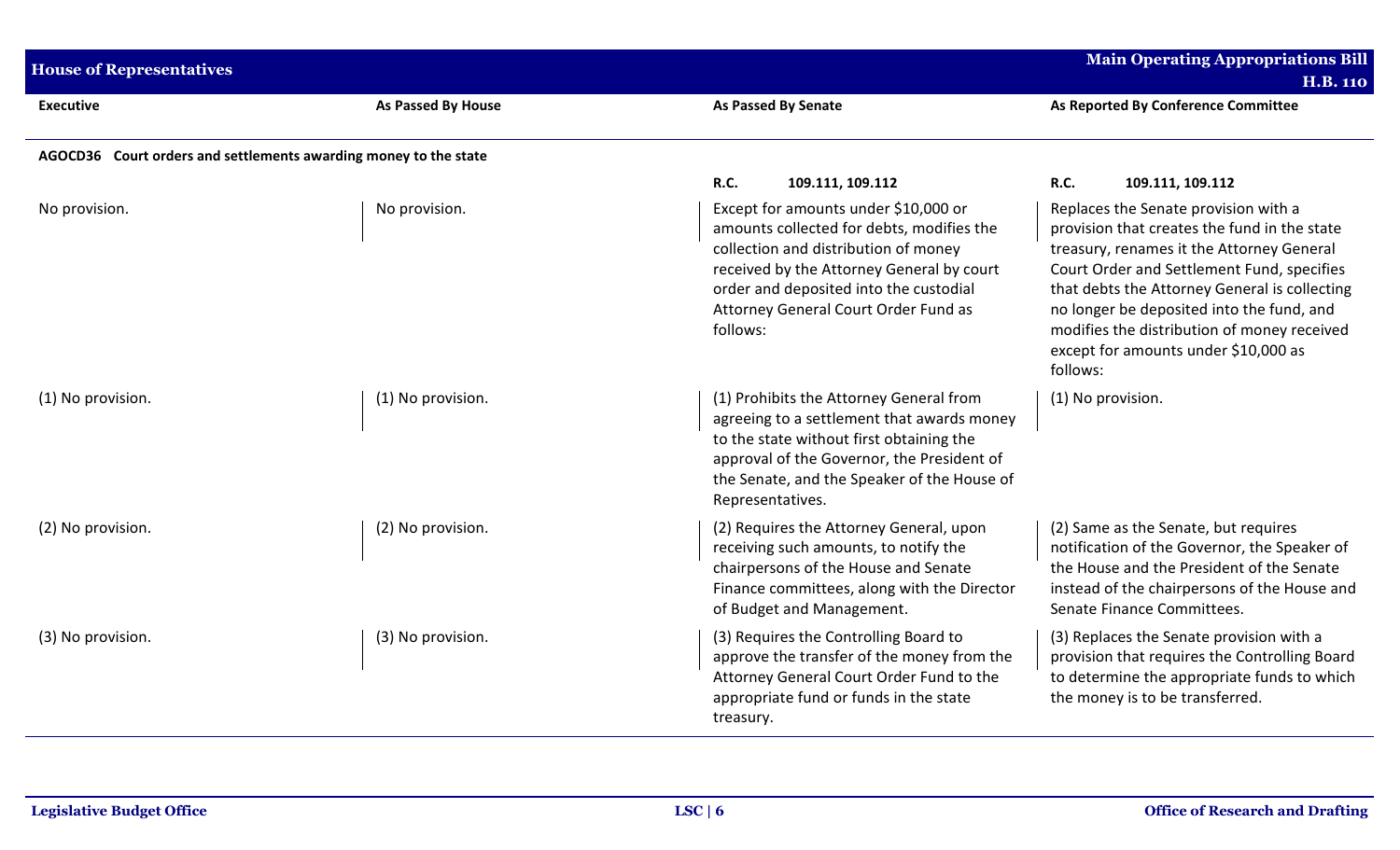| <b>Main Operating Appropriations Bill</b><br><b>House of Representatives</b><br><b>H.B. 110</b> |                                                                                                                                                                                                                                                                                                                                                                                                                                                                                                                                                                                                                       |                                   |                                     |
|-------------------------------------------------------------------------------------------------|-----------------------------------------------------------------------------------------------------------------------------------------------------------------------------------------------------------------------------------------------------------------------------------------------------------------------------------------------------------------------------------------------------------------------------------------------------------------------------------------------------------------------------------------------------------------------------------------------------------------------|-----------------------------------|-------------------------------------|
| <b>Executive</b>                                                                                | As Passed By House                                                                                                                                                                                                                                                                                                                                                                                                                                                                                                                                                                                                    | <b>As Passed By Senate</b>        | As Reported By Conference Committee |
| AGOCD31 Law Enforcement Training Funding Study Commission                                       |                                                                                                                                                                                                                                                                                                                                                                                                                                                                                                                                                                                                                       |                                   |                                     |
|                                                                                                 | 701.70<br>Section:                                                                                                                                                                                                                                                                                                                                                                                                                                                                                                                                                                                                    | 701.70<br>Section:                | 701.70<br>Section:                  |
| (1) No provision.                                                                               | (1) Creates the 12-member Law<br><b>Enforcement Training Funding Study</b><br>Commission to study possible long-term<br>methods for the provision of state funding<br>to law enforcement agencies for the training<br>of their peace officers and troopers required<br>under R.C. 109.803 and evaluate the plans<br>for the Law Enforcement Reimbursement<br>Training Pilot Program (see AGOCD30) as<br>part of the study.                                                                                                                                                                                            | (1) Same as the House.            | (1) Same as the House.              |
| (2) No provision.                                                                               | (2) Specifies that Commission members<br>serve without compensation.                                                                                                                                                                                                                                                                                                                                                                                                                                                                                                                                                  | (2) Same as the House.            | (2) Same as the House.              |
| (3) No provision.                                                                               | (3) Requires the Commission to prepare a<br>report of its findings, and recommendations<br>for a method, to be used after the<br>completion of the pilot program, for the<br>provision of state funding to those law<br>enforcement agencies for the training of<br>their peace officers and troopers required<br>under R.C. 109.803. Requires the<br>Commission, not later than March 1, 2022,<br>to submit the report to the Governor, the<br>General Assembly, the Attorney General,<br>and the Legislative Service Commission.<br>Provides that upon submission of the report,<br>the Commission ceases to exist. | (3) Same as the House.            | (3) Same as the House.              |
|                                                                                                 | <b>Fiscal effect: Minimal.</b>                                                                                                                                                                                                                                                                                                                                                                                                                                                                                                                                                                                        | Fiscal effect: Same as the House. | Fiscal effect: Same as the House.   |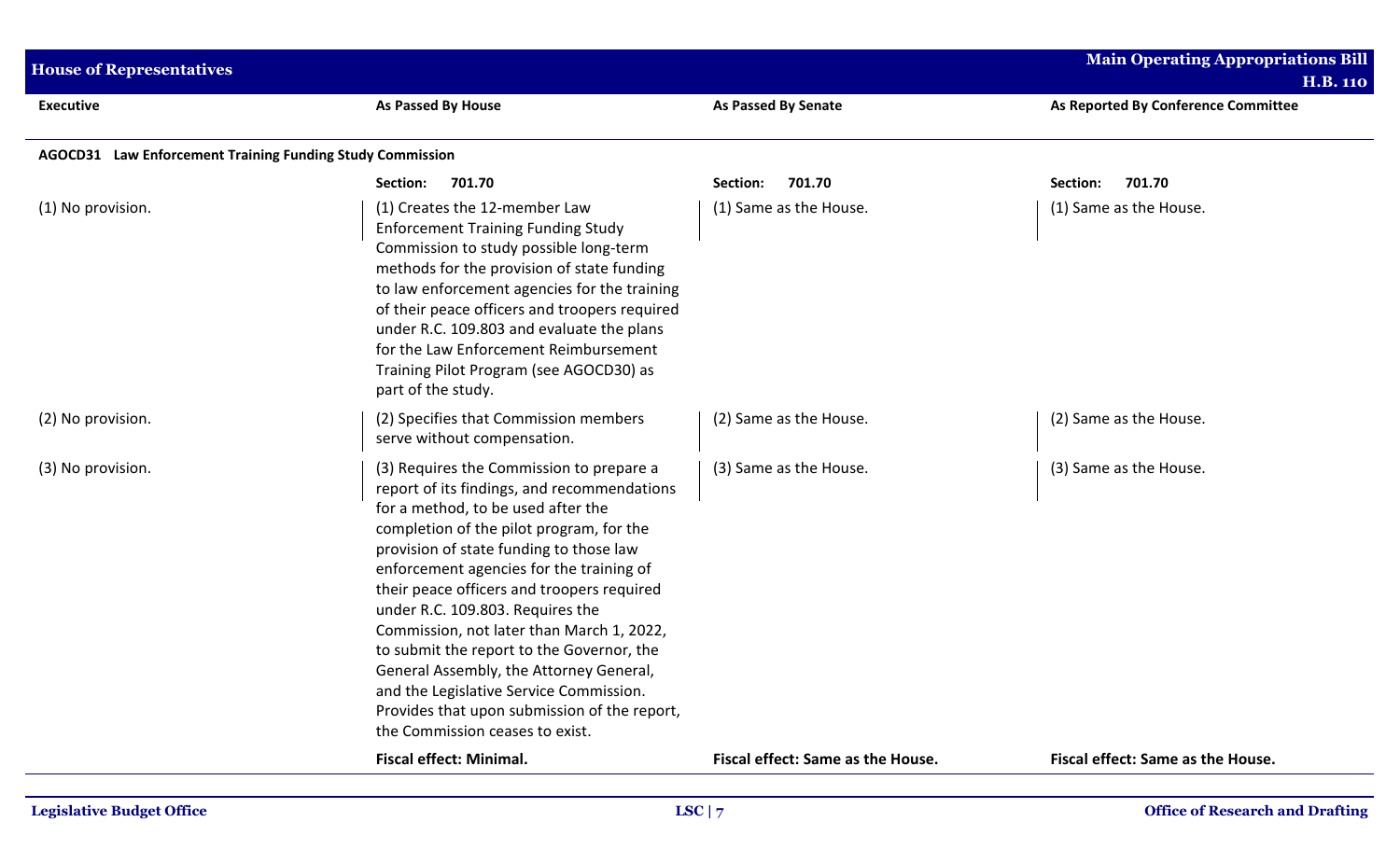| <b>House of Representatives</b>                                                         |                                                                                                                                                                                                                                                                                                                                                                                             |                                   | Main Operating Appropriations Bill<br><b>H.B. 110</b> |
|-----------------------------------------------------------------------------------------|---------------------------------------------------------------------------------------------------------------------------------------------------------------------------------------------------------------------------------------------------------------------------------------------------------------------------------------------------------------------------------------------|-----------------------------------|-------------------------------------------------------|
| <b>Executive</b>                                                                        | As Passed By House                                                                                                                                                                                                                                                                                                                                                                          | As Passed By Senate               | As Reported By Conference Committee                   |
| Governor's Office of Faith-Based and Community Initiatives TANF report<br><b>GOVCD2</b> |                                                                                                                                                                                                                                                                                                                                                                                             |                                   |                                                       |
|                                                                                         | <b>R.C.</b><br>107.121                                                                                                                                                                                                                                                                                                                                                                      | <b>R.C.</b><br>107.121            | <b>R.C.</b><br>107.121                                |
| No provision.                                                                           | Requires the Governor's Office of Faith-<br>Based and Community Initiatives, by July 30<br>each year, to submit a report to the Speaker<br>of the House of Representatives, the<br>President of the Senate, and the Director of<br>the Legislative Service Commission detailing<br>its spending and distribution of Temporary<br>Assistance for Needy Families (TANF) block<br>grant funds. | Same as the House.                | Same as the House.                                    |
|                                                                                         | <b>Fiscal effect: Minimal.</b>                                                                                                                                                                                                                                                                                                                                                              | Fiscal effect: Same as the House. | Fiscal effect: Same as the House.                     |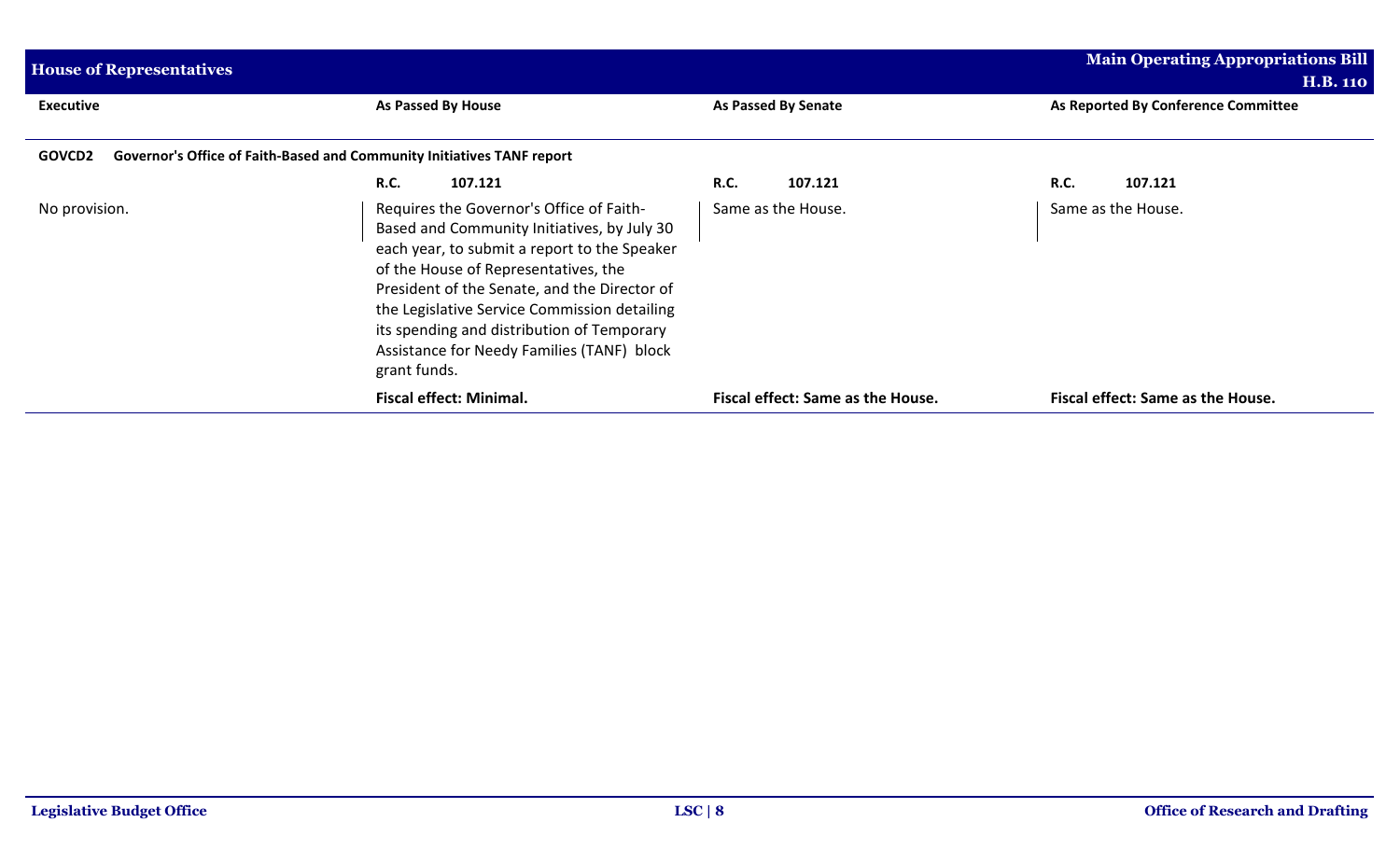| <b>House of Representatives</b>      |                                                                                                                                                                                                                                                                                                   |                                   | <b>Main Operating Appropriations Bill</b><br><b>H.B. 110</b>                                                                  |
|--------------------------------------|---------------------------------------------------------------------------------------------------------------------------------------------------------------------------------------------------------------------------------------------------------------------------------------------------|-----------------------------------|-------------------------------------------------------------------------------------------------------------------------------|
| <b>Executive</b>                     | <b>As Passed By House</b>                                                                                                                                                                                                                                                                         | <b>As Passed By Senate</b>        | As Reported By Conference Committee                                                                                           |
| <b>TANF Spending Plan</b><br>JFSCD50 |                                                                                                                                                                                                                                                                                                   |                                   |                                                                                                                               |
|                                      | <b>R.C.</b><br>5101.806, 107.03                                                                                                                                                                                                                                                                   | R.C.<br>5101.806, 107.03          | <b>R.C.</b><br>5101.806, 107.03                                                                                               |
| No provision.                        | Requires ODJFS to submit a TANF spending<br>plan to the Governor not later than<br>November 1st of each even-numbered year<br>describing the anticipated spending of the<br>TANF Block Grant funds for the next fiscal<br>biennium.                                                               | Same as the House.                | Same as the House.                                                                                                            |
| No provision.                        | Requires the Governor to submit this<br>spending plan to the General Assembly as an<br>appendix to the Governor's budget.                                                                                                                                                                         | Same as the House.                | Same as the House.                                                                                                            |
| No provision.                        | Requires ODJFS to submit an updated TANF<br>spending report to the chairpersons of<br>standing committees of the House of<br>Representatives and Senate designated by<br>the Speaker of the House of Representatives<br>and the President of the Senate by July 30 of<br>each even-numbered year. | Same as the House.                | Same as the House, but additionally requires<br>the updated report to be submitted to the<br>minority leader of each chamber. |
| No provision.                        | Permits the chairpersons of the standing<br>committees to call the ODJFS Director to<br>testify about the TANF spending plan.                                                                                                                                                                     | Same as the House.                | Same as the House.                                                                                                            |
|                                      | <b>Fiscal effect: Minimal.</b>                                                                                                                                                                                                                                                                    | Fiscal effect: Same as the House. | Fiscal effect: Same as the House.                                                                                             |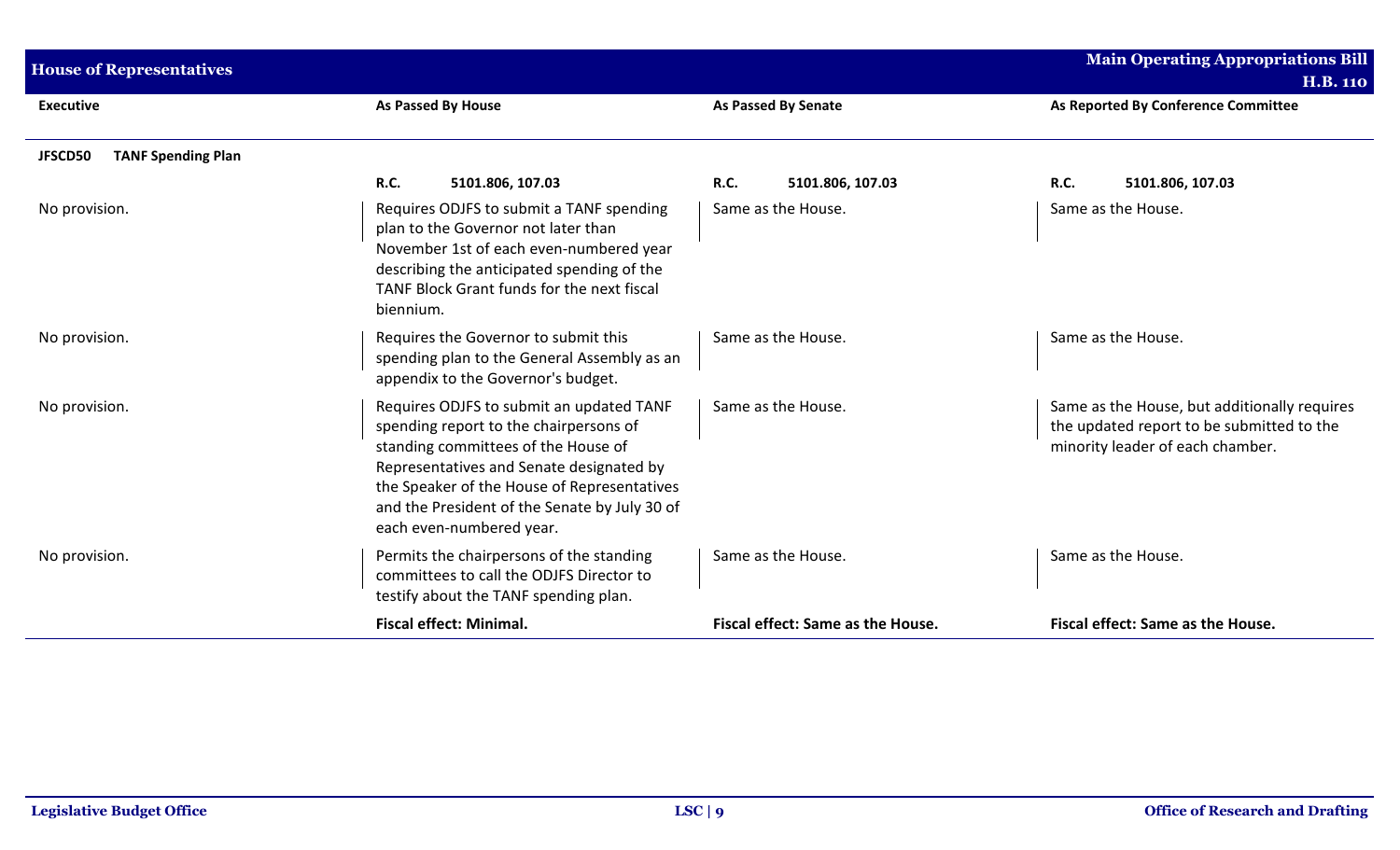| <b>House of Representatives</b> | <b>Main Operating Appropriations Bill</b><br><b>H.B. 110</b>                                                                                                                                                                                                                                                            |                                                                                                                                         |                                                                                                                                                                                                                                                         |
|---------------------------------|-------------------------------------------------------------------------------------------------------------------------------------------------------------------------------------------------------------------------------------------------------------------------------------------------------------------------|-----------------------------------------------------------------------------------------------------------------------------------------|---------------------------------------------------------------------------------------------------------------------------------------------------------------------------------------------------------------------------------------------------------|
| <b>Executive</b>                | As Passed By House                                                                                                                                                                                                                                                                                                      | <b>As Passed By Senate</b>                                                                                                              | As Reported By Conference Committee                                                                                                                                                                                                                     |
| JFSCD51                         | General Assembly evaluation of publicly funded child care and the Step Up to Quality Program                                                                                                                                                                                                                            |                                                                                                                                         |                                                                                                                                                                                                                                                         |
|                                 | 307.250<br>Section:                                                                                                                                                                                                                                                                                                     | Section:<br>307.250                                                                                                                     | 307.250<br>Section:                                                                                                                                                                                                                                     |
| No provision.                   | Requires a subcommittee or standing<br>committee from each chamber of the 134th<br>General Assembly, selected by the Speaker<br>of the House and President of the Senate<br>respectively, to evaluate all of the following<br>regarding publicly funded child care (PFCC)<br>and the Step Up to Quality (SUTQ) Program: | Same as the House, but instead requires a<br>study committee consisting of specified<br>members to conduct the evaluation:              | Same as the Senate, but makes some<br>changes to membership of the committee,<br>specifies that members are to serve without<br>compensation, and requires the first<br>meeting to be held not later than 30 days<br>after appointments have been made. |
| (1) No provision.               | (1) The number of children and families<br>receiving PFCC.                                                                                                                                                                                                                                                              | (1) Same as the House.                                                                                                                  | (1) Same as the House.                                                                                                                                                                                                                                  |
| (2) No provision.               | (2) The number of early learning and<br>development programs participating in<br>SUTQ and receiving PFCC.                                                                                                                                                                                                               | (2) Same as the House.                                                                                                                  | (2) Same as the House.                                                                                                                                                                                                                                  |
| (3) No provision.               | (3) Funding sources for PFCC and SUTQ.                                                                                                                                                                                                                                                                                  | (3) Same as the House.                                                                                                                  | (3) Same as the House.                                                                                                                                                                                                                                  |
| (4) No provision.               | (4) Long-term sustainability of the funding<br>sources.                                                                                                                                                                                                                                                                 | (4) Same as the House.                                                                                                                  | (4) Same as the House.                                                                                                                                                                                                                                  |
| (5) No provision.               | (5) Eligibility for PFCC.                                                                                                                                                                                                                                                                                               | (5) Same as the House.                                                                                                                  | (5) Same as the House.                                                                                                                                                                                                                                  |
| (6) No provision.               | (6) Issues regarding access to PFCC and<br>quality-rated learning and development<br>programs.                                                                                                                                                                                                                          | (6) Same as the House.                                                                                                                  | (6) Same as the House.                                                                                                                                                                                                                                  |
| (7) No provision.               | (7) The impact and feasibility of the<br>requirement that all providers receiving<br>PFCC be rated at the 3rd tier or higher in<br>SUTQ by June 30, 2025.                                                                                                                                                               | (7) Same as the House, but instead studies<br>the impact of feasibility of the mandate by a<br>certain date, rather than June 30, 2025. | (7) No provision.                                                                                                                                                                                                                                       |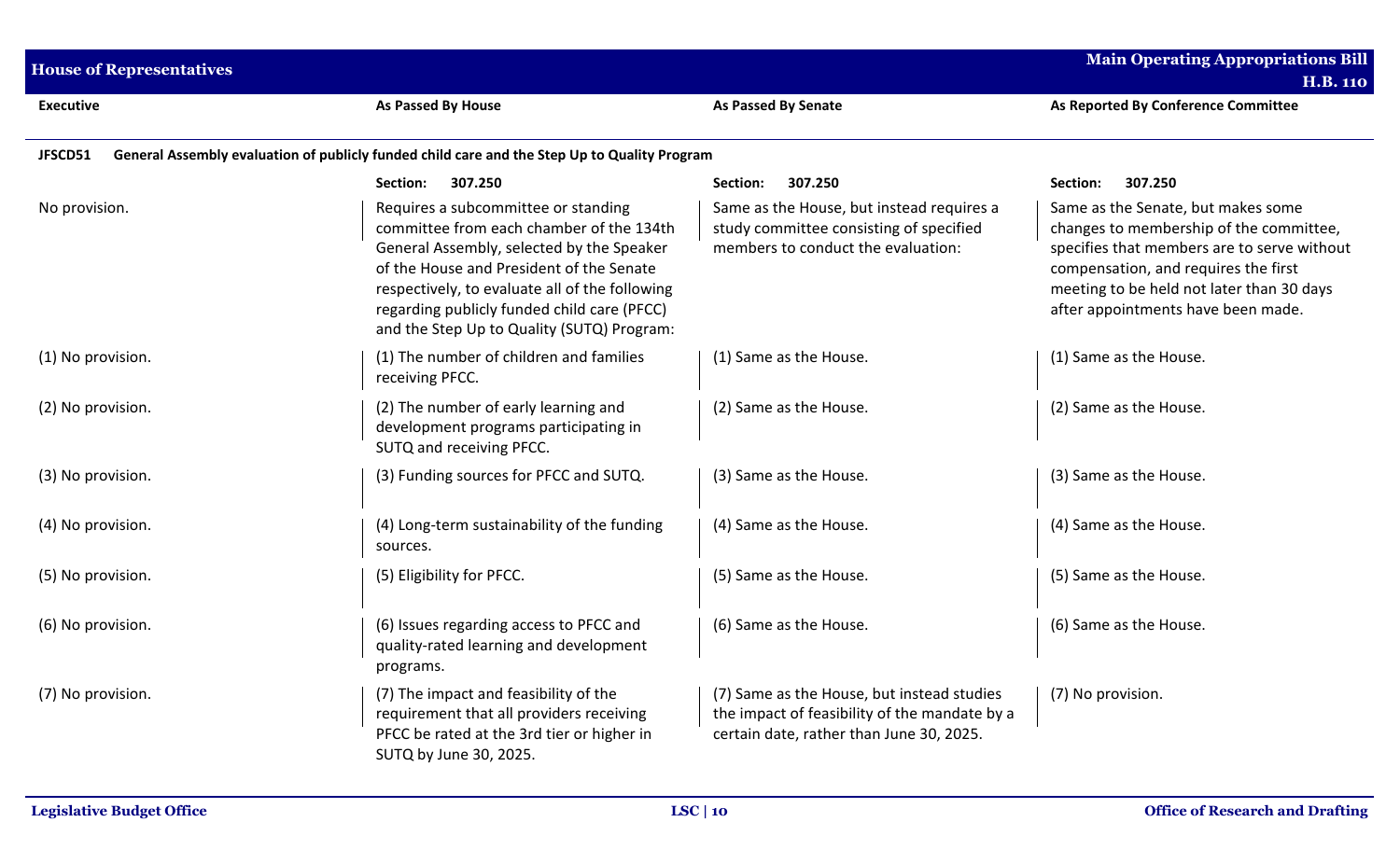| <b>House of Representatives</b> |                                                                                                        |                                                                                                                                    | <b>Main Operating Appropriations Bill</b>                                                                                                                                                                                                                                                                                                              |
|---------------------------------|--------------------------------------------------------------------------------------------------------|------------------------------------------------------------------------------------------------------------------------------------|--------------------------------------------------------------------------------------------------------------------------------------------------------------------------------------------------------------------------------------------------------------------------------------------------------------------------------------------------------|
|                                 |                                                                                                        |                                                                                                                                    | <b>H.B. 110</b>                                                                                                                                                                                                                                                                                                                                        |
| <b>Executive</b>                | As Passed By House                                                                                     | As Passed By Senate                                                                                                                | As Reported By Conference Committee                                                                                                                                                                                                                                                                                                                    |
| (8) No provision.               | (8) No provision.                                                                                      | (8) The manner in which ODJFS establishes<br>reimbursement ceilings for PFCC, including<br>through the use of market rate surveys. | (8) Same as the Senate.                                                                                                                                                                                                                                                                                                                                |
| (9) No provision.               | (9) No provision.                                                                                      | (9) No provision.                                                                                                                  | (9) The number of child care providers<br>licensed by ODJFS.                                                                                                                                                                                                                                                                                           |
| (10) No provision.              | (10) No provision.                                                                                     | (10) No provision.                                                                                                                 | (10) The administrative burdens that result<br>from obtaining and maintaining a quality<br>rating.                                                                                                                                                                                                                                                     |
| (11) No provision.              | (11) No provision.                                                                                     | (11) No provision.                                                                                                                 | (11) Alternative criteria by which a child day-<br>care center or family day-care home that<br>enrolls a low census of children receiving<br>PFCC may obtain a one-star rating in SUTQ.                                                                                                                                                                |
| No provision.                   | Requires each committee to do all of the<br>following:                                                 | Same as the House, but instead requires or<br>authorizes it of the study committee:                                                | Same as the Senate, but instead requires the<br>study committee to:                                                                                                                                                                                                                                                                                    |
| (1) No provision.               | (1) Hold hearings and receive testimony<br>from the public and relevant state agencies<br>and boards.  | (1) Same as the House.                                                                                                             | (1) Same as the House.                                                                                                                                                                                                                                                                                                                                 |
| (2) No provision.               | (2) Receive testimony from the ODJFS<br>Director or the Director's designee if<br>requested to appear. | (2) No provision.                                                                                                                  | (2) No provision.                                                                                                                                                                                                                                                                                                                                      |
| (3) No provision.               | (3) Issue a report of its findings and<br>recommendations.                                             | (3) Same as the House, but removes the<br>authority to include recommendations.                                                    | (3) Replaces the Senate provision with a<br>provision that allows the committee to issue<br>reports as necessary, but requires the<br>committee to issue a final report with any<br>findings or recommendations no later than<br>December 1, 2022. Specifies that any report<br>issued is nonbinding and is only to be<br>considered a recommendation. |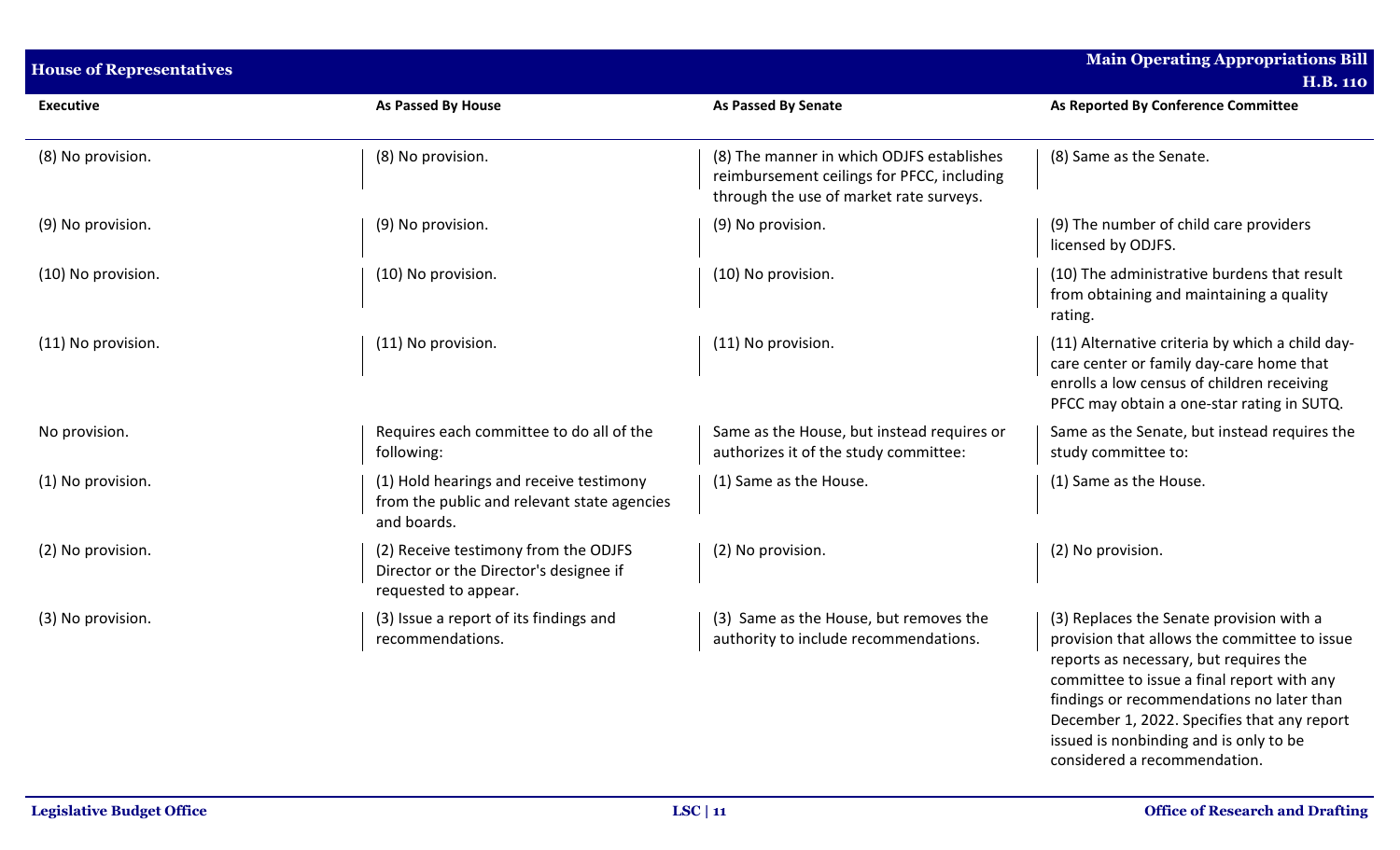| <b>House of Representatives</b>                                            |                                                                                                                        |                                                                                                                                                                                                                                                                                                                                                                                                                                                                                                                                                              | <b>Main Operating Appropriations Bill</b>                                                                                                                                                                                                                                              |
|----------------------------------------------------------------------------|------------------------------------------------------------------------------------------------------------------------|--------------------------------------------------------------------------------------------------------------------------------------------------------------------------------------------------------------------------------------------------------------------------------------------------------------------------------------------------------------------------------------------------------------------------------------------------------------------------------------------------------------------------------------------------------------|----------------------------------------------------------------------------------------------------------------------------------------------------------------------------------------------------------------------------------------------------------------------------------------|
|                                                                            |                                                                                                                        |                                                                                                                                                                                                                                                                                                                                                                                                                                                                                                                                                              | <b>H.B. 110</b>                                                                                                                                                                                                                                                                        |
| <b>Executive</b>                                                           | As Passed By House                                                                                                     | As Passed By Senate                                                                                                                                                                                                                                                                                                                                                                                                                                                                                                                                          | As Reported By Conference Committee                                                                                                                                                                                                                                                    |
| (4) No provision.                                                          | (4) No provision.                                                                                                      | (4) No provision.                                                                                                                                                                                                                                                                                                                                                                                                                                                                                                                                            | (4) Not later than December 31, 2021,<br>evaluate and recommend evaluate<br>alternative criteria by which a child day-care<br>center or family day-care home that enrolls<br>a low census of children receiving publicly<br>funded child care may obtain a one-star<br>rating in SUTQ. |
| No provision.                                                              | Requires the Legislative Service Commission<br>to provide services to support the duties<br>described in this section. | Same as the House.                                                                                                                                                                                                                                                                                                                                                                                                                                                                                                                                           | Same as the House.                                                                                                                                                                                                                                                                     |
|                                                                            | <b>Fiscal effect: Minimal.</b>                                                                                         | Fiscal effect: Same as the House.                                                                                                                                                                                                                                                                                                                                                                                                                                                                                                                            | Fiscal effect: Same as the House.                                                                                                                                                                                                                                                      |
| Unemployment Compensation unrecovered fraudulent representation<br>JFSCD62 |                                                                                                                        |                                                                                                                                                                                                                                                                                                                                                                                                                                                                                                                                                              |                                                                                                                                                                                                                                                                                        |
|                                                                            |                                                                                                                        | 307.260<br>Section:                                                                                                                                                                                                                                                                                                                                                                                                                                                                                                                                          | 307.260<br>Section:                                                                                                                                                                                                                                                                    |
| No provision.                                                              | No provision.                                                                                                          | Requires the ODJFS Director to certify the<br>amount of fraudulent unemployment<br>benefits issued between March 1, 2020, and<br>December 31, 2021, to the OBM Director,<br>President and Minority Leader of the Senate,<br>Speaker and Minority Leader of the House,<br>and chairpersons and ranking members of<br>the Senate and House standing committees<br>that consider unemployment compensation<br>issues. Specifies that unemployment<br>benefits include regular benefits, extended<br>benefits, and pandemic unemployment<br>assistance benefits. | Same as the Senate.                                                                                                                                                                                                                                                                    |
|                                                                            |                                                                                                                        | <b>Fiscal effect: Minimal.</b>                                                                                                                                                                                                                                                                                                                                                                                                                                                                                                                               | Fiscal effect: Same as the Senate.                                                                                                                                                                                                                                                     |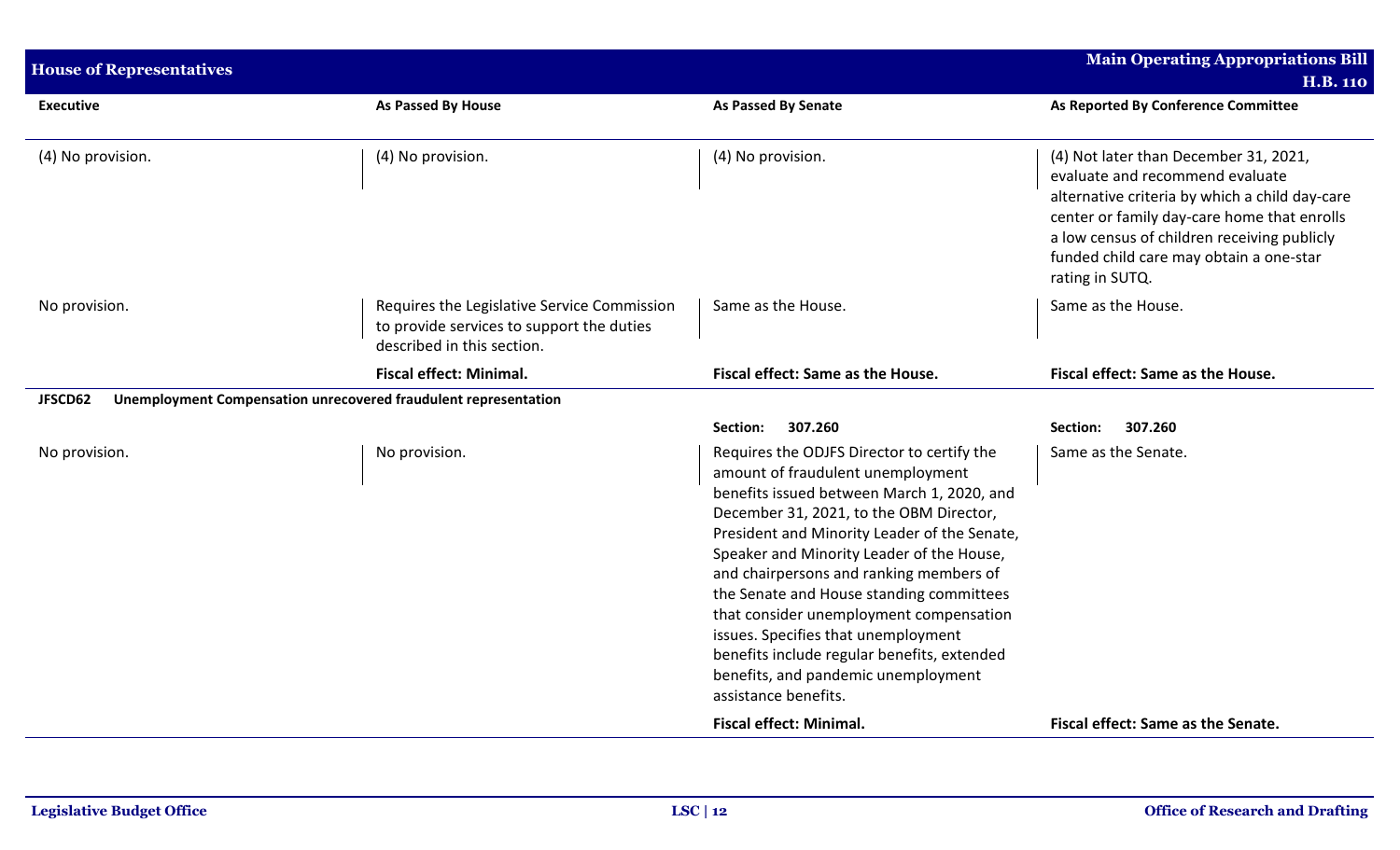| <b>House of Representatives</b>                                           |                                                                                                                                                                                                                                                                                                                                                             |                                                                   | <b>Main Operating Appropriations Bill</b><br><b>H.B. 110</b> |  |  |
|---------------------------------------------------------------------------|-------------------------------------------------------------------------------------------------------------------------------------------------------------------------------------------------------------------------------------------------------------------------------------------------------------------------------------------------------------|-------------------------------------------------------------------|--------------------------------------------------------------|--|--|
| <b>Executive</b>                                                          | As Passed By House                                                                                                                                                                                                                                                                                                                                          | <b>As Passed By Senate</b>                                        | As Reported By Conference Committee                          |  |  |
| <b>Streamlining County Level-Information Access Task Force</b><br>JFSCD54 |                                                                                                                                                                                                                                                                                                                                                             |                                                                   |                                                              |  |  |
|                                                                           | Section:<br>751.10                                                                                                                                                                                                                                                                                                                                          | 751.10<br>Section:                                                | 751.10<br>Section:                                           |  |  |
| No provision.                                                             | Creates the Task Force on Streamlining<br>County Level-Information Access to make<br>recommendations on streamlining<br>information access across information<br>technology systems for county departments<br>of job and family services, child support<br>enforcement agencies, public children<br>services agencies, and county<br>OhioMeansJobs centers. | Same as the House.                                                | Same as the House.                                           |  |  |
| No provision.                                                             | Requires the Task Force to do all of the<br>following:                                                                                                                                                                                                                                                                                                      | Same as the House.                                                | Same as the House.                                           |  |  |
| (1) No provision.                                                         | (1) Identify barriers to efficient operations<br>between information technology systems<br>that affect both department and agency<br>operations and client services.                                                                                                                                                                                        | (1) Same as the House.                                            | (1) Same as the House.                                       |  |  |
| (2) No provision.                                                         | (2) For each identified barrier, explore the<br>feasibility of allowing county employee<br>access to more than one information<br>technology system.                                                                                                                                                                                                        | (2) Same as the House.                                            | (2) Same as the House.                                       |  |  |
| (3) No provision.                                                         | (3) Prioritize which barriers should be<br>addressed first.                                                                                                                                                                                                                                                                                                 | (3) Same as the House.                                            | (3) Same as the House.                                       |  |  |
| No provision.                                                             | Provides for the appointment of Task Force's<br>16 members and establishes requirements<br>for the first meeting, the provision of<br>subject matter experts, and the submission<br>of a report to the General Assembly.                                                                                                                                    | Same as the House, but increases the<br>membership to 21 members. | Same as the Senate.                                          |  |  |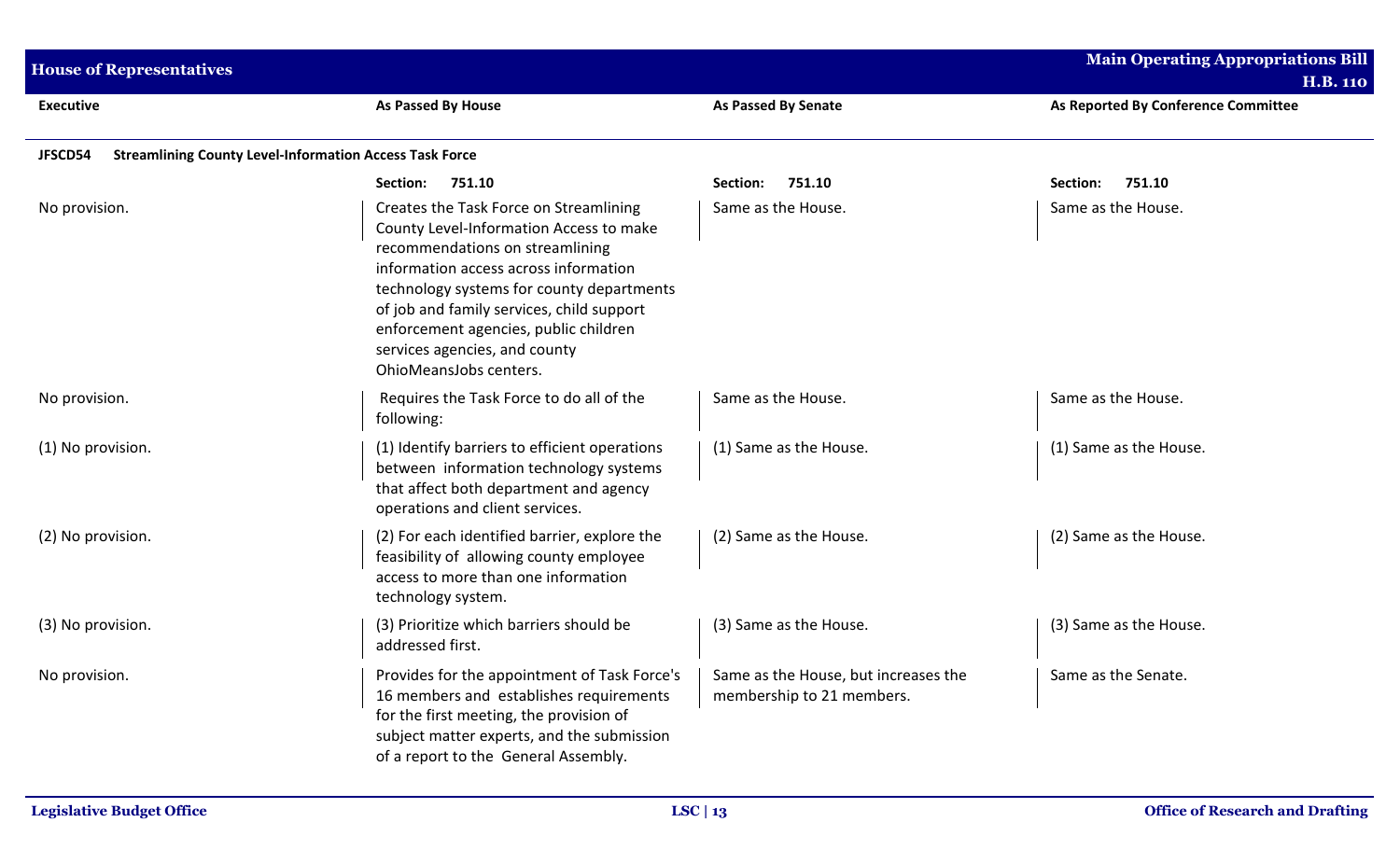| <b>House of Representatives</b> |                                |                                   | Main Operating Appropriations Bill  |
|---------------------------------|--------------------------------|-----------------------------------|-------------------------------------|
|                                 |                                |                                   | <b>H.B. 110</b>                     |
| <b>Executive</b>                | <b>As Passed By House</b>      | As Passed By Senate               | As Reported By Conference Committee |
|                                 |                                |                                   |                                     |
|                                 | <b>Fiscal effect: Minimal.</b> | Fiscal effect: Same as the House. | Fiscal effect: Same as the House.   |